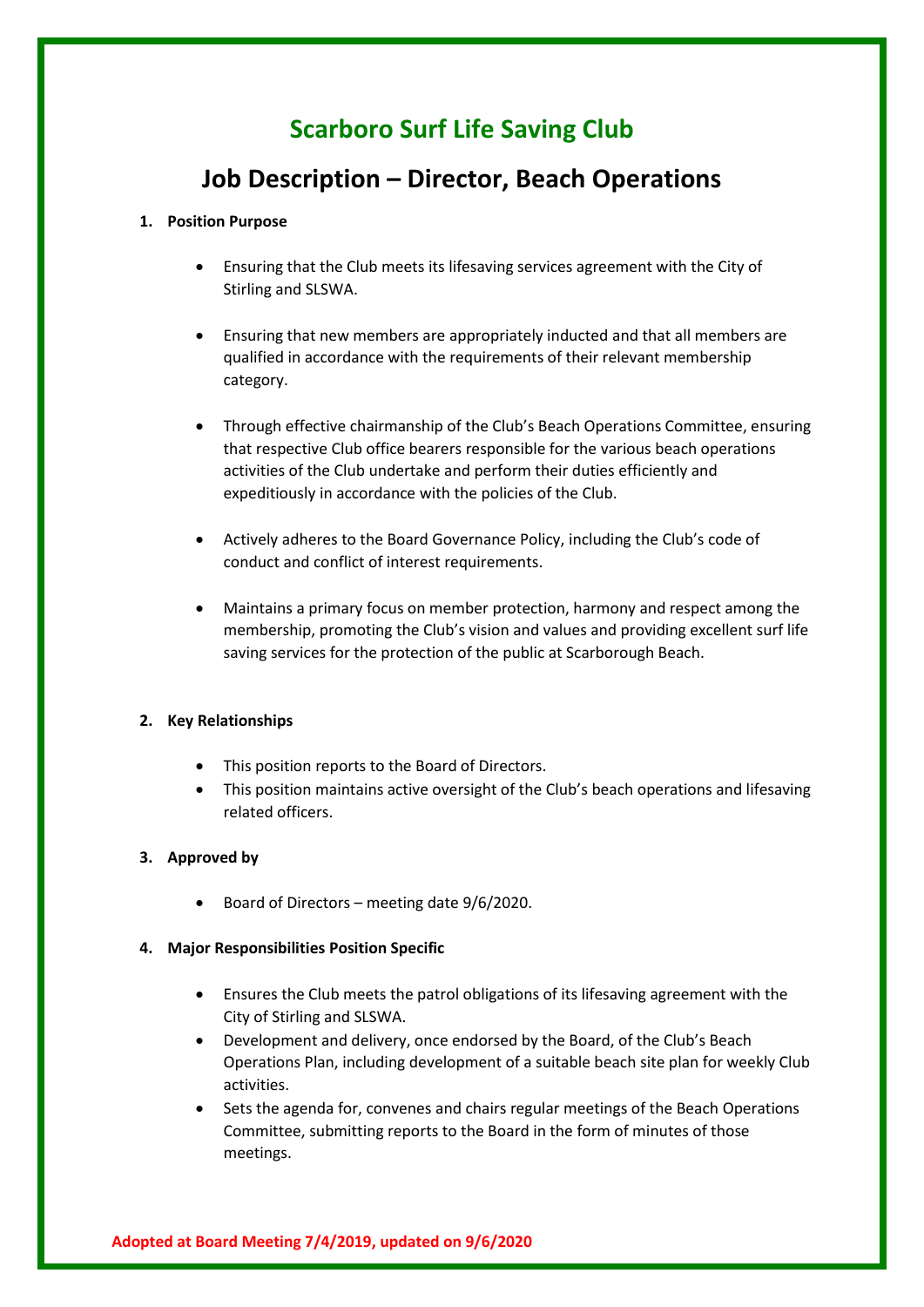- Liaises with Director Surf Sports on the provision of appropriate water safety for all intra-club water-based activities and on the selection of members and teams for lifesaving based interclub competitions.
- Oversight of general member behaviour and carrying out disciplinary measures as may be warranted in accordance with the Club Policies.
- Oversight of the selection and training of members as Patrol Captains and selection of patrols.
- Oversight of the selection and training of members as Instructors and Examiners.
- Ensures that members are suitably inducted, trained and qualified for their relevant lifesaving duties in accordance with SLSA manuals
- Submits to the Board annually a budget for the provision of resources and training of members to provide for the safety of the bathing public at Scarborough Beach.
- Maintains annually a Beach Operations gear and equipment asset register.
- Responsible for the purchase and roll over of all lifesaving and beach operations equipment, ensuring equipment is current and up to date.

#### **5. Major Responsibilities Board Collective**

- Active oversight of the Club's Member Protection Policy.
- Developing, promoting and improving the Club's vision, values and 5-year strategic plan, consistent with the Objects in the Club's constitution.
- Ensuring the Club's constitution and policies are followed and applied to the fullest extent possible and reviewed annually.
- Participates in the development and maintenance of the Club's risk management plan.
- Promotes positive social interaction between members, sponsors and key stakeholders.
- Ensures resources are available for the safety of the bathing public at Scarborough Beach.

# **6. Performance Goals**

- Lifesaving service agreement is undertaken.
- Beach Operations Plan is implemented.
- Club activities are covered by appropriate water safety.
- Members are trained and suitably equipped to carry out their patrol obligations.
- Club patrols and other beach operations activities are well equipped.
- Beach Operations Committee meets on a regular basis and minutes are tabled at Board meetings.
- Member discipline is maintained.
- New members appropriately inducted and awards achieved.
- Annual budget for beach operations is submitted in a timely manner.
- No lives lost at Scarborough Beach during patrol hours.